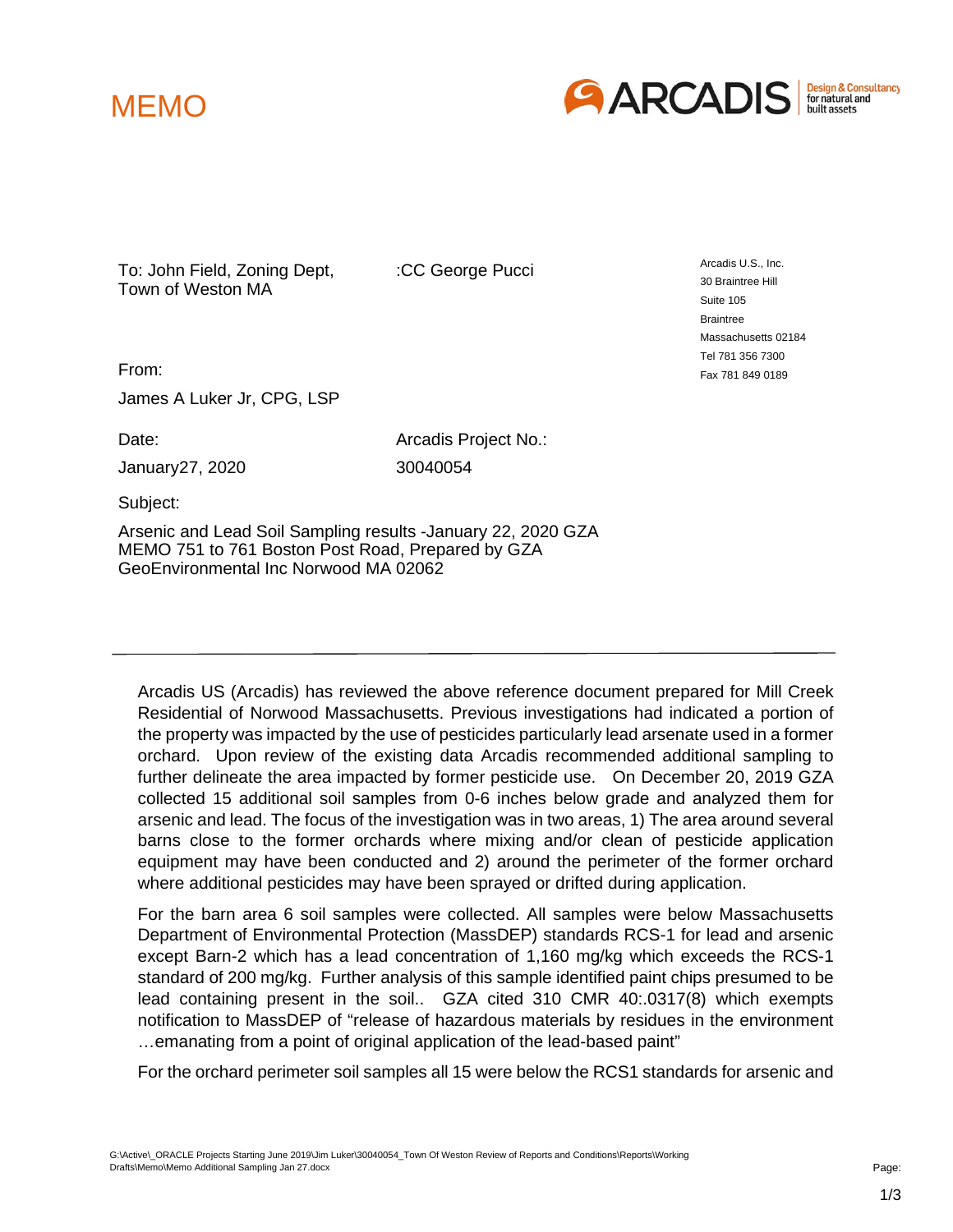lead except sample East A-1, which had an arsenic concentration of 35.1mg/kg and exceeds the RCS-1 standard of 20mg/kg. As result of this exceedance a second sample was collected approximately 50 feet away at East B-1. This soil sample was also analyzed for lead and arsenic and found to be below standards.

 The additional sampling indicated the arsenic and lead pesticides are primarily found in the orchard area. The presence of lead paint in the soil near the barn although exempt from notification to MassDEP will need to be properly managed to prevent future exposure to residents. The source of the lead paint was not indicated. The source of the lead paint should be verified. This will involve testing paint on the existing structures. In addition, the concentration of lead associated with sample Barn -2 may require that soil with lead paint be handled as hazardous waste. In any event, a TCLP test should be run on Barn-2 soil sample to determine if it meets the characteristics of hazardous waste,

## **Recommendations and Opinion**

The pesticide exemption mentioned in the previous reports appears to apply to the lead and arsenic pesticides and the recent lead concentration near the Barn may also be eligible for the exemption as lead paint as stated in the most recent report.

Additional testing is needed to determine the extent of lead paint in the soil and its origin. This should include lead paint samples on structures, lead samples in soil and TCLP testing.

If the developer choses to manage the lead and arsenic outside the MassDEP regulations as allowed; the potential risk to future residents to these compounds by exposure will need to be addressed.

Previous discussions with GZA indicated the manner in which the risk from these compounds was going to be managed had not been developed. A remediation plan to reduce the risk associated with these compounds should be submitted for review. Depending on the option chosen additional supporting information will be needed. Removal of the lead and arsenic soil and lead paint containing soil is the simplest most straight forward option.

The following documents should be submitted for review.

A remediation plan detailing the proposed development in the impacted areas. The plan should include but not limited to the following:

- Volume of and area of soil to be removed.
- Confirmatory sampling plan
- Schedule and sequencing of work
- Remedial Objectives.

arcadis.com

G:\Active\\_ORACLE Projects Starting June 2019\Jim Luker\30040054\_Town Of Weston Review of Reports and Conditions\Reports\Working Drafts\Memo\Memo Additional Sampling Jan 27.docx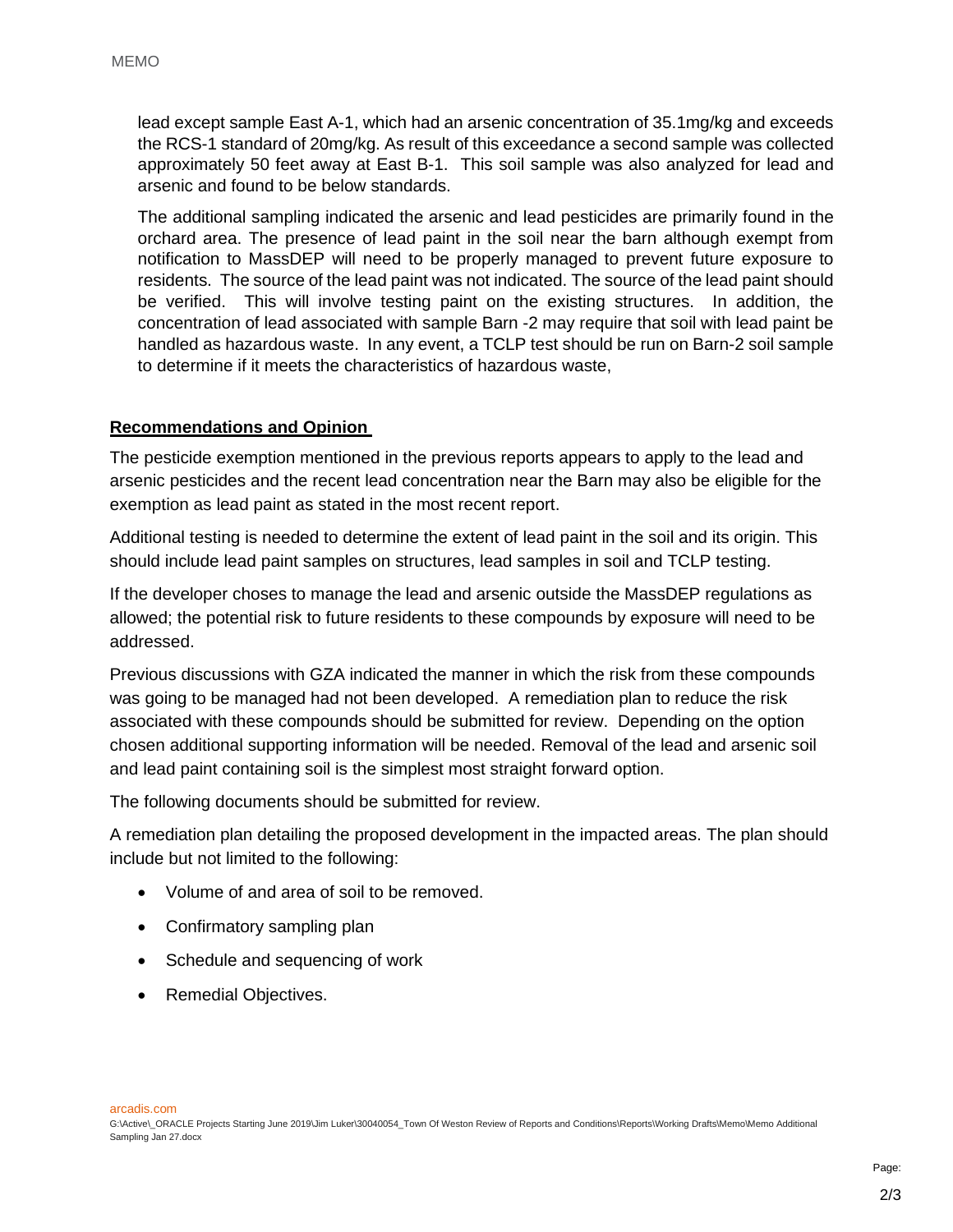In addition, as previously stated dust control and sequencing the work is crucial to completing this project successful.

- A Soil Management Plan which will include but not limited to the following:
	- 1. A dust control plan requiring real time monitoring during all soil disturbance both in the impacted soil area and outside the impacted area.
	- 2. A Health and Safety plan prepared by a Certified Industrial Hygienist
	- 3. An excavation plan for the movement and placement or removal of all impacted soil
	- 4. Surveyed plan of the impacted soil
	- 5. Engineering controls to prevent off tracking of impacted soil.
	- 6. A Surveyed plan showing all areas where impacted soil will be capped with a barrier. If that option is chosen.
- Once the impacted soil has been removed or placed under a barrier a risk assessment for the remaining impacted soil following the MCP risk assessment protocol should be prepared.
- In the event the developer elects to leave concentrations of lead and arsenic that require restrictions, a notification of the site conditions should be made to all tenants for the property. Depending on the level of arsenic and lead remaining on site a best practice for reducing exposure should be made available to occupants.
- Additional plans that need to be developed for construction include:
	- Traffic Plan and schedule-for total volume of soil to be removed and number of trucks per day and traffic route.
	- Demolition Hazardous Material Survey/

**Attachments** 

.

GZA Figure SK-1 dated January 22, 2020

arcadis.com

G:\Active\\_ORACLE Projects Starting June 2019\Jim Luker\30040054\_Town Of Weston Review of Reports and Conditions\Reports\Working Drafts\Memo\Memo Additional Sampling Jan 27.docx